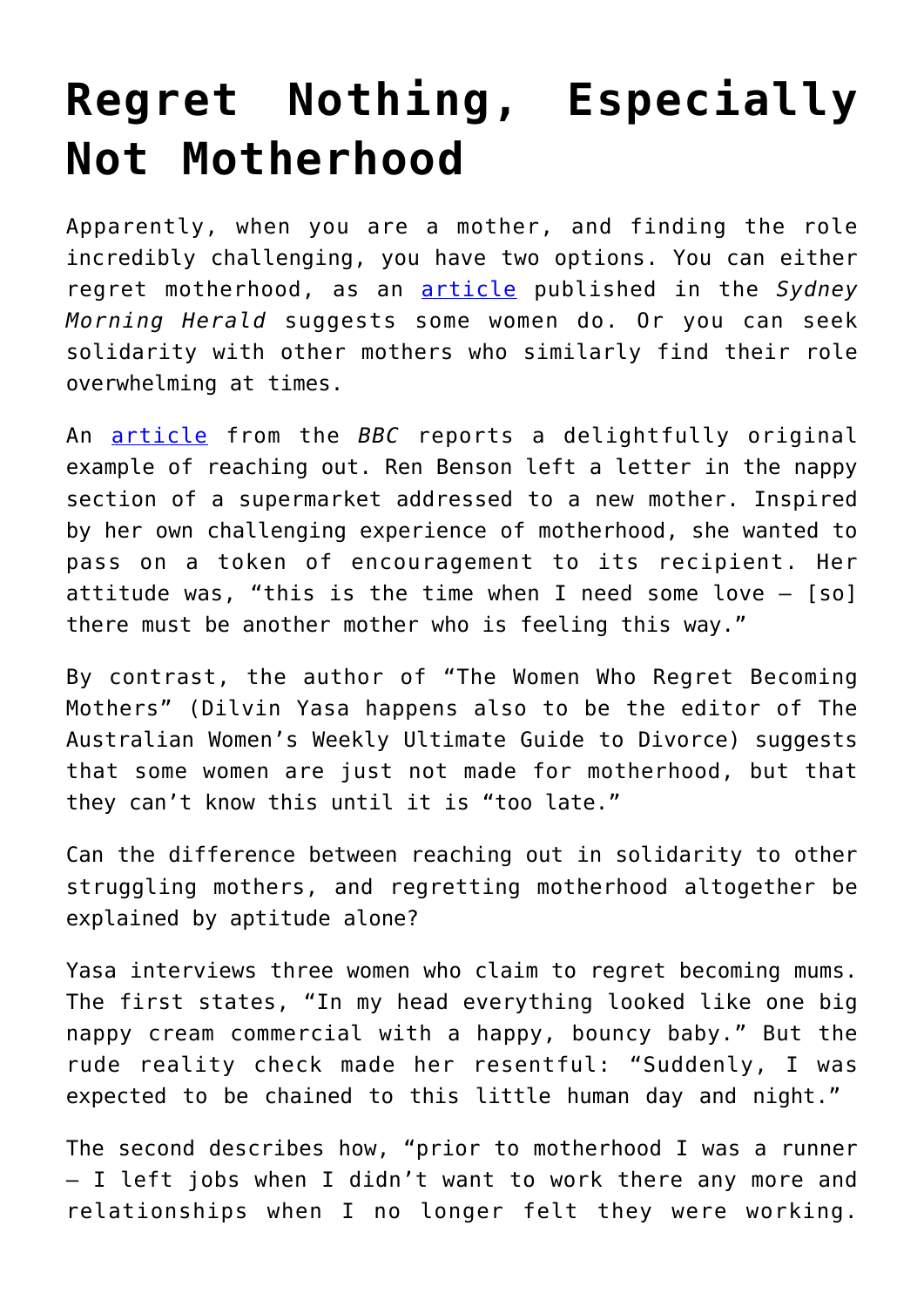Suddenly, here I was in a situation where I couldn't run." And so she "became aware I was no longer free, and that quite possibly I had ruined a life that had been pretty great."

The third relates that, "I dream of the day [the children] are older and have more independence so I can stop being just a mum 24/7 and go back to being me."

One of these women measured her success this way: "I was the ultimate business woman. I had several phones, a calendar full of meetings and a husband who worked in the same field – although I was just that little bit ahead."

Perhaps the problem here is attitude rather than aptitude.

The starting point for all the women is the same: motherhood is "really hard," as Benson, the random letter dropper says. "It is really challenging and there are times when you do feel like you are just on your own and a little bit falling apart." She's far from living the nappy cream ad dream.

But, unlike those who claim to regret their children, she has taken the challenge of motherhood head on. And by doing so she has developed her capacity for empathy and altruism, as well as resilience and courage in the face of a really demanding role.

The difference, I think, comes down to the ability to adapt your idea of success and your identity to the choices you have made and the reality of a child who needs your love and care. Even when the mainstream culture retains its inflexible paradigm of success as having several phones and a diary full of meetings.

The regretful mothers have missed the big picture. Admittedly, it is near impossible to keep the big picture in view off three hours of sleep or in the face of an endlessly argumentative toddler. But you only need to remember the logic of your situation once, and then remind yourself thereafter